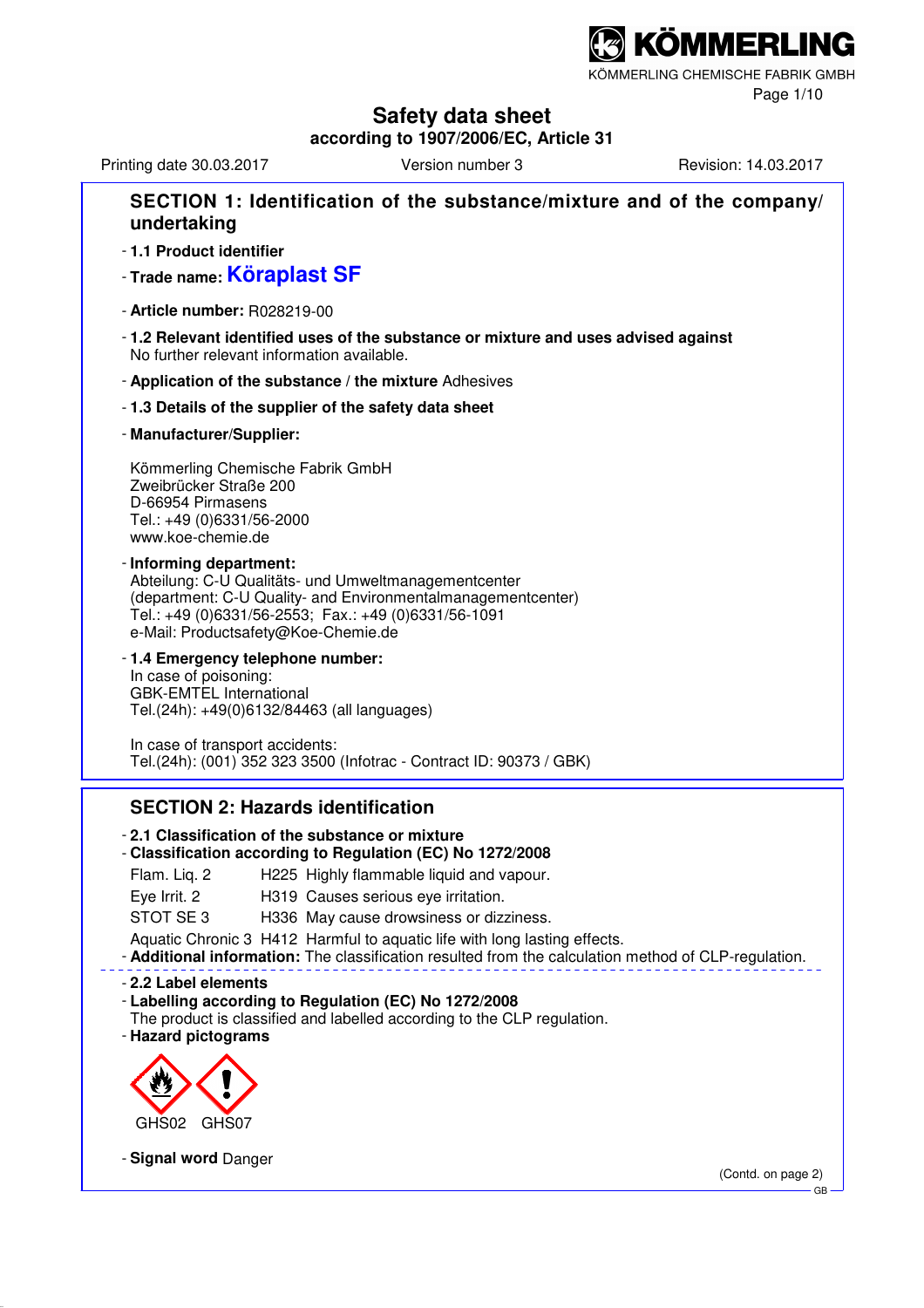KÖMMERLING CHEMISCHE FABRIK GMBH

Page 2/10

## **Safety data sheet**

**according to 1907/2006/EC, Article 31**

Printing date 30.03.2017 Version number 3 Revision: 14.03.2017

## **Trade name: Köraplast SF**

|                            | (Contd. of page 1)                                                                                   |
|----------------------------|------------------------------------------------------------------------------------------------------|
|                            | - Hazard-determining components of labelling:                                                        |
| acetone                    |                                                                                                      |
| ethyl acetate              |                                                                                                      |
| butanone                   |                                                                                                      |
| hydrocarbons, C6-C7        |                                                                                                      |
| - Hazard statements        |                                                                                                      |
|                            | H225 Highly flammable liquid and vapour.                                                             |
|                            | H319 Causes serious eye irritation.                                                                  |
|                            | H336 May cause drowsiness or dizziness.                                                              |
|                            | H412 Harmful to aquatic life with long lasting effects.                                              |
| - Precautionary statements |                                                                                                      |
| P210                       | Keep away from heat, hot surfaces, sparks, open flames and other ignition<br>sources. No smoking.    |
| P243                       | Take action to prevent static discharges.                                                            |
| P <sub>261</sub>           | Avoid breathing mist/vapours/spray.                                                                  |
| P271                       | Use only outdoors or in a well-ventilated area.                                                      |
| P <sub>273</sub>           | Avoid release to the environment.                                                                    |
|                            | P305+P351+P338 IF IN EYES: Rinse cautiously with water for several minutes. Remove contact           |
|                            | lenses, if present and easy to do. Continue rinsing.                                                 |
| P337+P313                  | If eye irritation persists: Get medical advice/attention.                                            |
| P302+P352                  | IF ON SKIN: Wash with plenty of soap and water.                                                      |
| P403+P233                  | Store in a well-ventilated place. Keep container tightly closed.                                     |
| - 2.3 Other hazards        |                                                                                                      |
|                            | In the event of a large-scale use of the product, ignition sources in the immediate proximity and in |
|                            | low-lying areas, such as welding equipment, bells, heating elements, refrigerators, storage heaters  |
| atmosphere!                | etc. should be switched off! Erect warning signs warning of the hazardous risk of explosive          |
|                            | - Results of PBT and vPvB assessment                                                                 |
|                            |                                                                                                      |

- **PBT:** Not applicable.
- **vPvB:** Not applicable.

## **SECTION 3: Composition/information on ingredients**

#### - **3.2 Chemical characterisation: Mixtures**

- **Description:** Mixture of several substances

| - Dangerous components:                                              |                                                                                                                                                               |           |  |  |
|----------------------------------------------------------------------|---------------------------------------------------------------------------------------------------------------------------------------------------------------|-----------|--|--|
| CAS: 67-64-1<br>EINECS: 200-662-2<br>Reg.nr.: 01-2119471330-49-xxxx  | acetone<br>Flam. Lig. 2, H225; Eye Irrit. 2, H319; STOT SE 3, H336                                                                                            | 50-75%    |  |  |
| CAS: 141-78-6<br>EINECS: 205-500-4<br>Reg.nr.: 01-2119475103-46-xxxx | ethyl acetate<br>Flam. Lig. 2, H225; Eye Irrit. 2, H319; STOT SE 3, H336                                                                                      | < 10%     |  |  |
| CAS: 78-93-3<br>EINECS: 201-159-0<br>Reg.nr.: 01-2119457290-43-xxxx  | butanone<br>Flam. Lig. 2, H225; Eye Irrit. 2, H319; STOT SE 3, H336                                                                                           | < 10%     |  |  |
| EC number: 921-024-6                                                 | hydrocarbons, C6-C7<br>Reg.nr.: 01-2119475514-35-xxxx Fiam. Liq. 2, H225; Asp. Tox. 1, H304; Aquatic Chronic<br>2, H411; Skin Irrit. 2, H315; STOT SE 3, H336 | $< 5.0\%$ |  |  |
| EC number: 927-510-4<br>Reg.nr.: 01-2119475515-33-xxxx               | hydrocarbons, C7<br>Flam. Liq. 2, H225; Asp. Tox. 1, H304; Aquatic Chronic 2, H411; Skin Irrit. 2, H315; STOT SE 3, H336                                      | $< 5.0\%$ |  |  |
| (Contd. on page 3)                                                   |                                                                                                                                                               |           |  |  |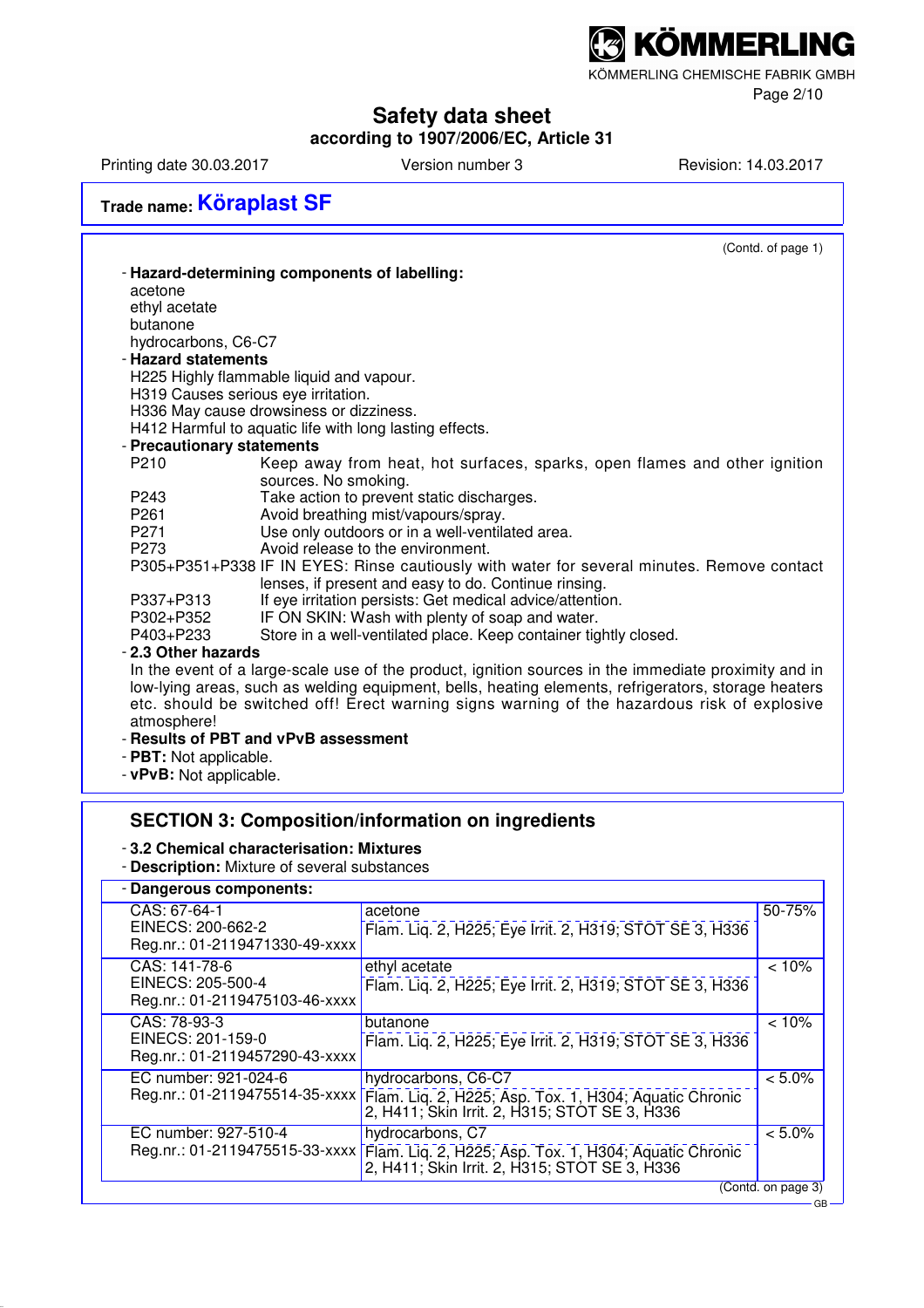KÖMMERLING CHEMISCHE FABRIK GMBH

Page 3/10

## **Safety data sheet**

### **according to 1907/2006/EC, Article 31**

Printing date 30.03.2017 **Version number 3** Revision: 14.03.2017

(Contd. of page 2)

## **Trade name: Köraplast SF**

- **SVHC** Doesn't contain SVHC-substances

#### - **Additional information**

EC-number 921-024-6: Outside of Europe this substance is assigned CAS-Nr. 64742-49-0 (naphtha [petroleum], hydrotreated light);

Mixture of isoalkanes, n-alkanes, cyclenes (Content of benzene [CAS-Nr.: 71-43-2] < 0,1%, cyclohexane [CAS-Nr.: 110-82-7] < 25%, n-hexane [110-54-3] < 5%)

EC-number 927-510-4: Outside of Europe this substance is assigned CAS-Nr. 64742-49-0 (naphtha [petroleum], hydrotreated light);

Mixture of isoalkanes, n-alkanes, cyclenes (Content of benzene [CAS-Nr.: 71-43-2] < 0,1%, cyclohexane [CAS-Nr.: 110-82-7] < 25%, n-hexane [110-54-3] < 5%)

For the wording of the listed hazard phrases refer to section 16.

#### **SECTION 4: First aid measures**

#### - **4.1 Description of first aid measures**

#### - **After inhalation**

Supply fresh air; consult doctor in case of complaints.

In case of unconsciousness bring patient into a stable side position for transport.

- **After skin contact**

Treat affected skin with cotton wool or cellulose. Then wash and rinse thoroughly with water and a mild cleaning agent.

- **After eye contact** Rinse opened eye for several minutes under running water. Then consult doctor.
- **After swallowing** Do not induce vomiting; call for medical help immediately.
- **4.2 Most important symptoms and effects, both acute and delayed** No further relevant information available.
- **4.3 Indication of any immediate medical attention and special treatment needed** No further relevant information available.

#### **SECTION 5: Firefighting measures**

- **5.1 Extinguishing media**
- **Suitable extinguishing agents** Water spray Alcohol-resistant foam

Fire-extinguishing powder Carbon dioxide

- **For safety reasons unsuitable extinguishing agents** Water with full jet.
- **5.2 Special hazards arising from the substance or mixture**

Formation of toxic gases is possible during heating or in case of fire.

- **5.3 Advice for firefighters**
- **Protective equipment:** Wear self-contained respiratory protective device.

#### **SECTION 6: Accidental release measures**

- **6.1 Personal precautions, protective equipment and emergency procedures** Ensure adequate ventilation Keep away from jonition sources Use respiratory protective device against the effects of fumes/dust/aerosol.
- **6.2 Environmental precautions:** Do not allow to enter sewers/ surface or ground water.
- **6.3 Methods and material for containment and cleaning up:** Pick up mechanically.

- **6.4 Reference to other sections** See Section 7 for information on safe handling See Section 8 for information on personal protection equipment.

(Contd. on page 4)

GB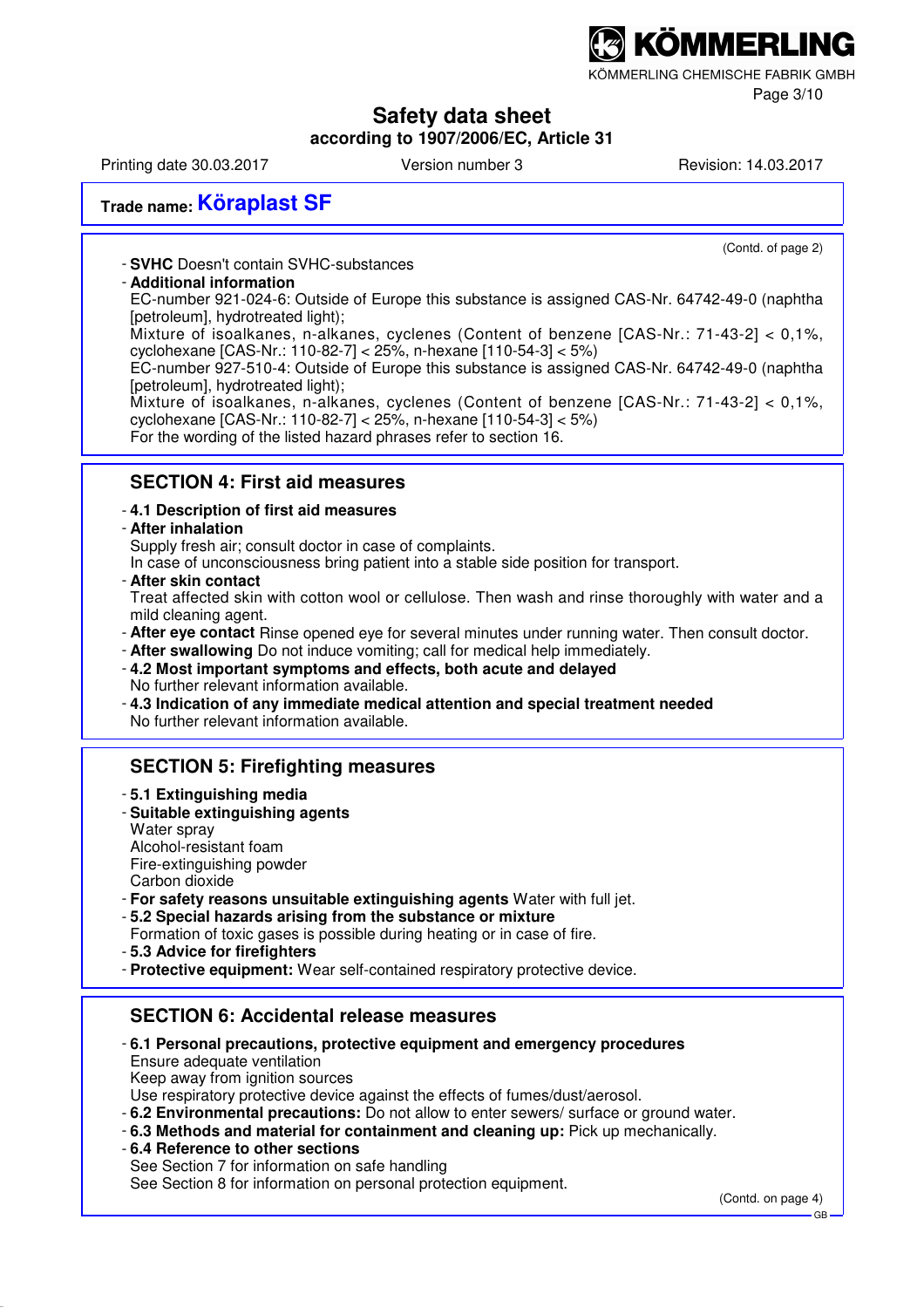KÖMMERLING CHEMISCHE FABRIK GMBH

Page 4/10

## **Safety data sheet**

### **according to 1907/2006/EC, Article 31**

Printing date 30.03.2017 **Version number 3** Revision: 14.03.2017

(Contd. of page 3)

GB

**Trade name: Köraplast SF**

See Section 13 for disposal information.

### **SECTION 7: Handling and storage**

- **7.1 Precautions for safe handling** Ensure good ventilation/exhaustion at the workplace.
- **Information about protection against explosions and fires:**

Keep ignition sources away - Do not smoke. Protect against electrostatic charges.

Fumes can combine with air to form an explosive mixture.

#### - **7.2 Conditions for safe storage, including any incompatibilities**

- **Storage**

- **Requirements to be met by storerooms and receptacles:** Prevent any seepage into the ground.
- **Information about storage in one common storage facility:** Store away from foodstuffs.
- **Further information about storage conditions:**

Protect from frost. Keep receptacle tightly sealed.

Protect from heat and direct sunlight.

Store receptacle in a well ventilated area.

Store in dry conditions.

- **Storage class (according german VCI-concept):** 3

- **7.3 Specific end use(s)** No further relevant information available.

#### **SECTION 8: Exposure controls/personal protection**

- **Additional information about design of technical systems:** No further data; see item 7.

- **8.1 Control parameters**

|                            | Components with limit values that require monitoring at the workplace:                                                       |  |  |  |  |
|----------------------------|------------------------------------------------------------------------------------------------------------------------------|--|--|--|--|
| 67-64-1 acetone            |                                                                                                                              |  |  |  |  |
| <b>WEL</b> (Great Britain) | Short-term value: 3620 mg/m <sup>3</sup> , 1500 ppm<br>Long-term value: 1210 mg/m <sup>3</sup> , 500 ppm                     |  |  |  |  |
|                            | IOELV (European Union) Long-term value: 1210 mg/m <sup>3</sup> , 500 ppm                                                     |  |  |  |  |
| 141-78-6 ethyl acetate     |                                                                                                                              |  |  |  |  |
| <b>WEL</b> (Great Britain) | Short-term value: 400 ppm<br>Long-term value: 200 ppm                                                                        |  |  |  |  |
| 78-93-3 butanone           |                                                                                                                              |  |  |  |  |
| <b>WEL</b> (Great Britain) | Short-term value: 899 mg/m <sup>3</sup> , 300 ppm<br>Long-term value: $600 \text{ mg/m}^3$ , 200 ppm<br>Sk, BMGV             |  |  |  |  |
|                            | IOELV (European Union) Short-term value: 900 mg/m <sup>3</sup> , 300 ppm<br>Long-term value: 600 mg/m <sup>3</sup> , 200 ppm |  |  |  |  |
| - DNELs                    |                                                                                                                              |  |  |  |  |
| hydrocarbons, C6-C7        |                                                                                                                              |  |  |  |  |
|                            | Inhalative worker (long-term exposure/systemic) 3.25 mg/m <sup>3</sup>                                                       |  |  |  |  |
| hydrocarbons, C7           |                                                                                                                              |  |  |  |  |
|                            | Inhalative worker (long-term exposure/systemic) 3.25 mg/m <sup>3</sup>                                                       |  |  |  |  |
|                            | (Contd. on page 5)                                                                                                           |  |  |  |  |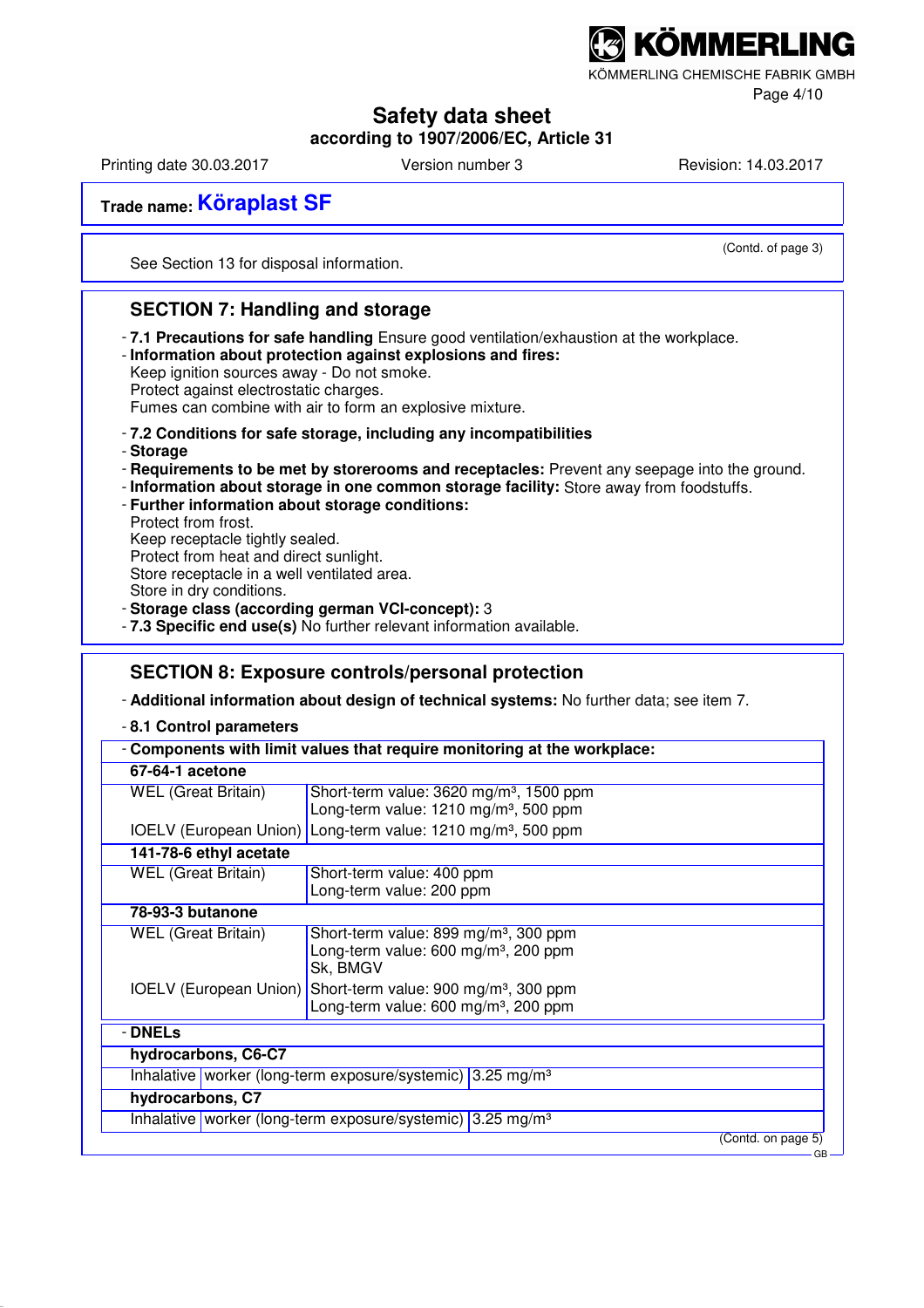KÖMMERLING CHEMISCHE FABRIK GMBH

Page 5/10

## **Safety data sheet**

**according to 1907/2006/EC, Article 31**

Printing date 30.03.2017 Version number 3 Revision: 14.03.2017

**Trade name: Köraplast SF**

|                                             | (Contd. of page 4)                                                                                       |
|---------------------------------------------|----------------------------------------------------------------------------------------------------------|
| - Ingredients with biological limit values: |                                                                                                          |
| 78-93-3 butanone                            |                                                                                                          |
| BMGV (Great Britain) 70 µmol/L              |                                                                                                          |
|                                             | Medium: urine                                                                                            |
|                                             | Sampling time: post shift                                                                                |
|                                             | Parameter: butan-2-one                                                                                   |
| - Additional information:                   |                                                                                                          |
|                                             | The homogeneous mixing of this product is guaranteed through continuous physical tests. What             |
|                                             | were formerly dusty raw materials are completely integrated into the liquid/pasty mass. Potential        |
|                                             | threshold limit values (maximum concentration values at the workplace) of solid substances are           |
|                                             | therefore not named, because the risk of inhalation of these substances (during handling of this         |
| mixture) is not anymore given.              |                                                                                                          |
| - 8.2 Exposure controls                     |                                                                                                          |
| - Personal protective equipment             |                                                                                                          |
|                                             | - General protective and hygienic measures                                                               |
|                                             | The usual precautionary measures should be adhered to when handling chemicals.                           |
|                                             | Keep away from foodstuffs, beverages and feed.                                                           |
|                                             | Wash hands before breaks and at the end of the work.                                                     |
|                                             | Immediately remove all soiled and contaminated clothing                                                  |
| - Breathing equipment:                      |                                                                                                          |
|                                             | Not required with good ventilation and/or adequate extractor facilities                                  |
|                                             | In case of brief exposure or low pollution use respiratory filter device. In case of intensive or longer |
| Short term filter device:                   | exposure use respiratory protective device that is independent of circulating air.                       |
| Filter AX (DIN EN 371 [DIN EN 141])         |                                                                                                          |
| - Protection of hands:                      |                                                                                                          |
|                                             | Direct contact with the chemical preparation must be avoided by organizational measures. Apply skin      |
|                                             | protectant before working with gloves to avoid skin swellings and use a skin cleansing and skincare      |
| product after the work.                     |                                                                                                          |
|                                             | Compliance with the stated penetration time (starts with the first product contact) must be ensured!     |
|                                             | The gloves need to be disposed of after the penetration time and new gloves used!                        |
|                                             | - For the permanent contact gloves made of the following materials are suitable:                         |
|                                             | If longer exposure to the chemical preparation is necessary, a sturdy overglove against mechanical       |
|                                             | strain is recommended in combination with the "Barrier 02-100" underglove from Ansell (penetration       |
| time 480 min).                              |                                                                                                          |
|                                             | - For the permanent contact of a maximum of 15 minutes gloves made of the following                      |
| materials are suitable:                     |                                                                                                          |
|                                             | Butyl rubber (0.7mm - penetration time 15 min)                                                           |
|                                             | - As protection from splashes gloves made of the following materials are suitable:                       |
|                                             | Recommended for protection from splashes: disposable nitrile gloves (minimum thickness 0.12 mm)          |
|                                             | with long cuffs. After contact with the chemical preparation, take the disposable nitrile glove off      |
|                                             | immediately and put on a new disposable nitrile glove.                                                   |
| - Eye protection: Safety glasses            |                                                                                                          |
|                                             |                                                                                                          |
|                                             | <b>SECTION 9: Physical and chemical properties</b>                                                       |
|                                             | -9.1 Information on basic physical and chemical properties                                               |
| - General Information                       |                                                                                                          |
| - Appearance:                               |                                                                                                          |
| Form:                                       | Fluid                                                                                                    |
| Colour:                                     | Opaque                                                                                                   |
|                                             | (Contd. on page 6)                                                                                       |
|                                             |                                                                                                          |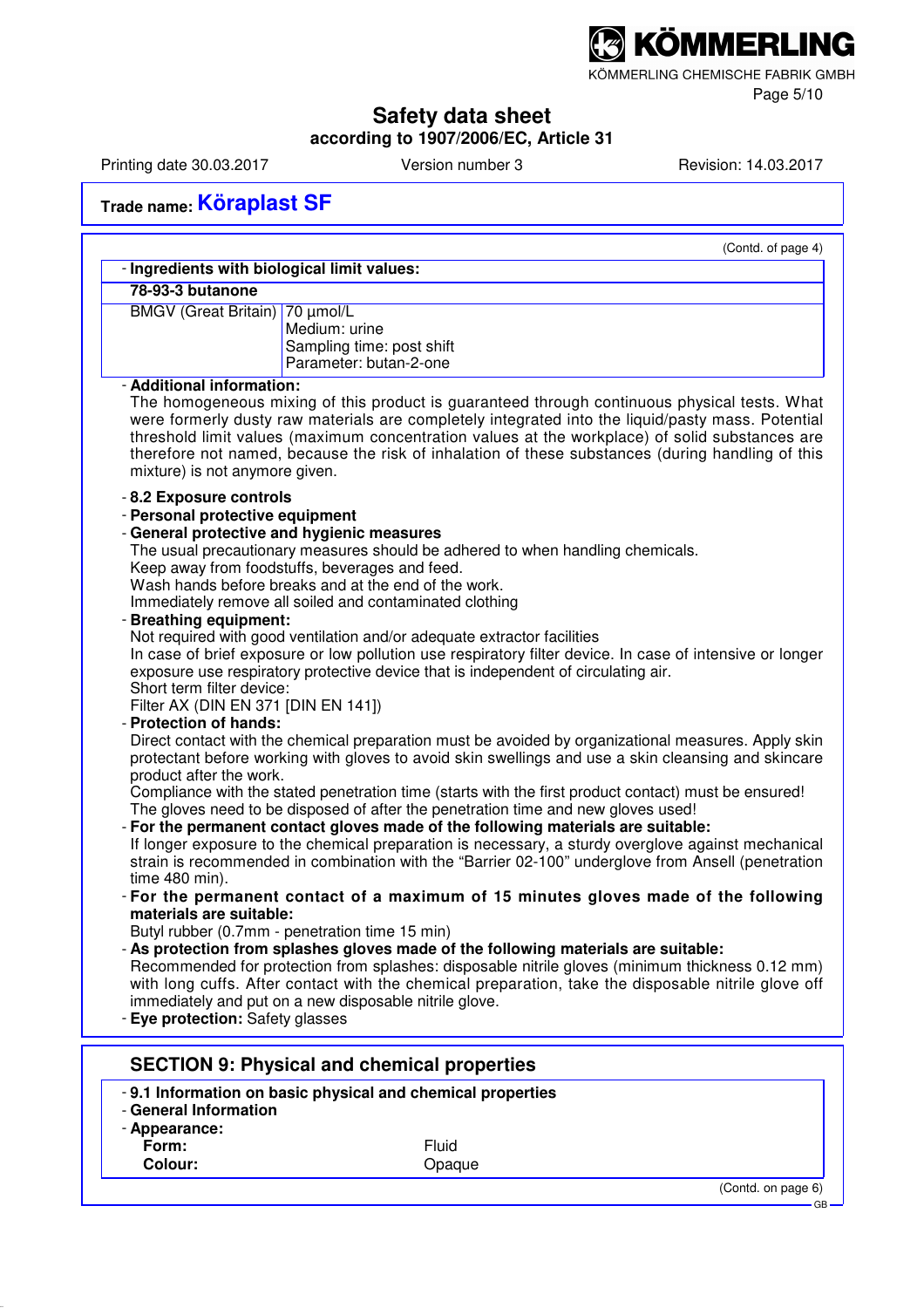KÖMMERLING CHEMISCHE FABRIK GMBH

Page 6/10

### **Safety data sheet**

**according to 1907/2006/EC, Article 31**

Printing date 30.03.2017 **Version number 3** Revision: 14.03.2017

## **Trade name: Köraplast SF**

|                                                                         | (Contd. of page 5)                         |
|-------------------------------------------------------------------------|--------------------------------------------|
| - Odour:                                                                | Solvent-like                               |
| - Odour threshold:                                                      | Not determined.                            |
| - Change in condition<br>Initial boiling point and boiling range: 56 °C |                                            |
| - Flash point:                                                          | $-17°C$                                    |
| - Ignition temperature:                                                 | $>200$ °C                                  |
| - Explosion limits:                                                     |                                            |
| Lower:                                                                  | $0.6$ Vol %                                |
| Upper:                                                                  | 13.0 Vol %                                 |
| - Vapour pressure at 20 °C:                                             | 240 hPa                                    |
| - Specific gravity at 20 °C:                                            | $0.86$ g/cm <sup>3</sup>                   |
| - Vapour density                                                        | Not determined.                            |
| - Evaporation rate                                                      | Not determined.                            |
| - Solubility in / Miscibility with                                      |                                            |
| Water:                                                                  | Partly soluble                             |
| - Partition coefficient: n-octanol/water:                               | Not determined.                            |
| - Viscosity:                                                            |                                            |
| dynamic at 20 °C:                                                       | 2700 mPas (Brookfield)                     |
| - Solvent content:                                                      |                                            |
| <b>Organic solvents:</b>                                                | 79.8%                                      |
| VOC (EU):                                                               | 686.3 g/l                                  |
| VOC (EU):                                                               | 79.80 %                                    |
| VOC (CH):                                                               | 79.80 %                                    |
| - 9.2 Other information                                                 | No further relevant information available. |

#### **SECTION 10: Stability and reactivity**

- **10.1 Reactivity** No further relevant information available.
- **10.2 Chemical stability**
- **Thermal decomposition / conditions to be avoided:**
- No decomposition if used according to specifications.
- **10.3 Possibility of hazardous reactions** Reacts with oxidizing agents
- **10.4 Conditions to avoid** No further relevant information available.
- **10.5 Incompatible materials:** No further relevant information available.
- **10.6 Hazardous decomposition products:**

In case of fire, the following substance(s) may occur: Nitrogen oxides Isocyanate

### **SECTION 11: Toxicological information**

- **11.1 Information on toxicological effects**
- **Acute toxicity** Based on available data, the classification criteria are not met.
- **Primary irritant effect:**
- **Skin corrosion/irritation** Prolonged or repeated contact with the skin may cause skin irritation

(Contd. on page 7)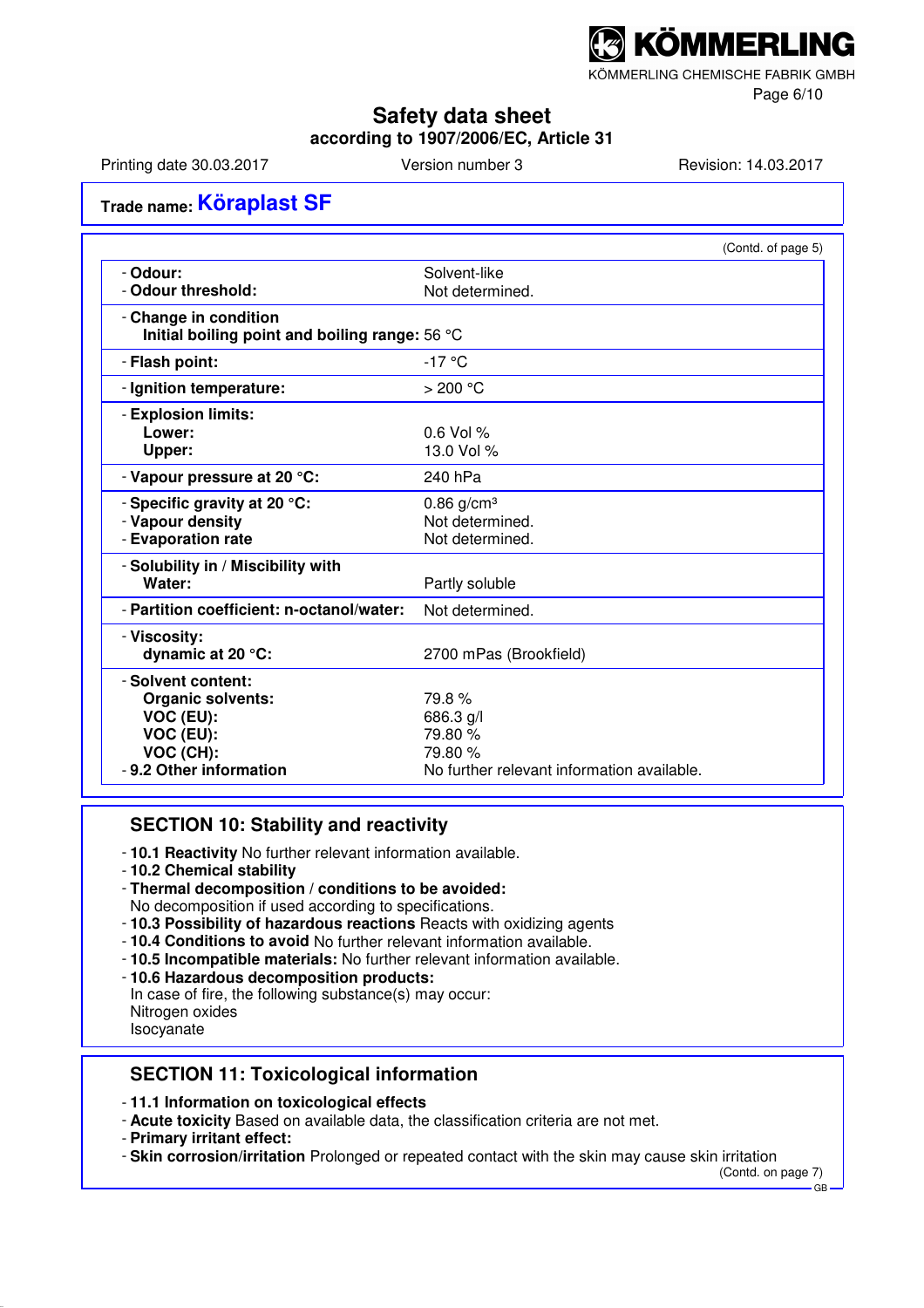KÖMMERLING CHEMISCHE FABRIK GMBH

Page 7/10

## **Safety data sheet**

**according to 1907/2006/EC, Article 31**

Printing date 30.03.2017 **Version number 3** Revision: 14.03.2017

(Contd. of page 6)

**Trade name: Köraplast SF**

- **Serious eye damage/irritation**

- Causes serious eye irritation.
- **Respiratory or skin sensitisation** Based on available data, the classification criteria are not met.
- **CMR effects (carcinogenity, mutagenicity and toxicity for reproduction)**
- **Germ cell mutagenicity** Based on available data, the classification criteria are not met.
- **Carcinogenicity** Based on available data, the classification criteria are not met.
- **Reproductive toxicity** Based on available data, the classification criteria are not met.
- **STOT-single exposure** May cause drowsiness or dizziness.
- **STOT-repeated exposure** Based on available data, the classification criteria are not met.
- **Aspiration hazard** Based on available data, the classification criteria are not met.

#### **SECTION 12: Ecological information**

- **12.1 Toxicity**
- **Aquatic toxicity:**

Harmful to aquatic organisms, may cause long-term adverse effects in the aquatic environment.

- **12.2 Persistence and degradability** No further relevant information available.
- **12.3 Bioaccumulative potential** No further relevant information available.
- **12.4 Mobility in soil** No further relevant information available.
- **Additional ecological information:**
- **General notes:** Do not allow product to reach ground water, water course or sewage system.
- **12.5 Results of PBT and vPvB assessment**
- **PBT:** Not applicable.
- **vPvB:** Not applicable.
- **12.6 Other adverse effects** No further relevant information available.

### **SECTION 13: Disposal considerations**

- **13.1 Waste treatment methods**

- **Recommendation** Disposal in accordance with official regulations
- **EWC-Code(s):**

To be treated as industrial waste: do not dispose of in or on soil, in watercourses or bodies, or through a sewage system. These EU refuse code numbers are recommendations for waste accruing through the use of adhesives and sealants. Any waste produced from organic solvents or other dangerous substances listed under item 3 of this safety datasheet is itself classified as dangerous (\*).

Waste accruing during application:

080409\* waste adhesives and sealants containing organic solvents or other dangerous substances 080410 waste adhesives and sealants other than those mentioned in 080409

Waste accruing during cleaning:

08 04 11\* adhesive and sealant sludges containing organic solvents or other dangerous substances 08 04 12 adhesive and sealant sludges other than those mentioned in 080411

Soiled waste packaging:

15 01 10\* packaging containing residues of or contaminated by dangerous substances.

Clean waste packaging:

15 01 01 paper and cardboard packaging

15 01 02 plastic packaging

15 01 04 metallic packaging

(Contd. on page 8)

GB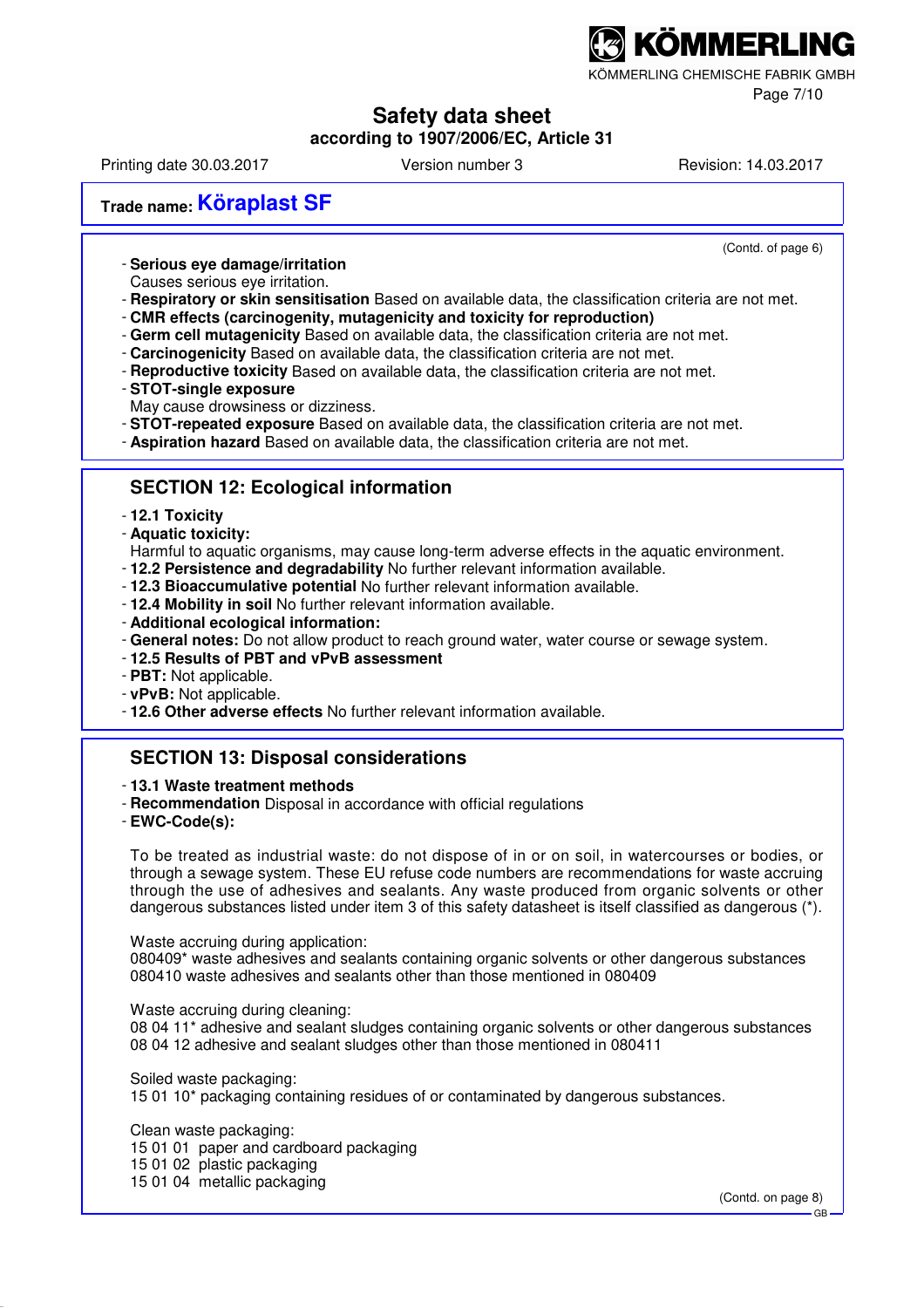KÖMMERLING CHEMISCHE FABRIK GMBH

Page 8/10

## **Safety data sheet**

**according to 1907/2006/EC, Article 31**

Printing date 30.03.2017 Version number 3 Revision: 14.03.2017

(Contd. of page 7)

**Trade name: Köraplast SF**

#### - **Uncleaned packagings:**

- **Recommendation:** Disposal must be made according to official regulations.

| - 14.1 UN-Number<br>- ADR/RID/ADN, IMDG, IATA                                                         | <b>UN1133</b>                                                                                                            |
|-------------------------------------------------------------------------------------------------------|--------------------------------------------------------------------------------------------------------------------------|
| - 14.2 UN proper shipping name<br>- ADR/RID/ADN<br>- IMDG, IATA                                       | 1133 ADHESIVES<br><b>ADHESIVES</b>                                                                                       |
| - 14.3 Transport hazard class(es)                                                                     |                                                                                                                          |
| - ADR/RID/ADN, IMDG, IATA                                                                             |                                                                                                                          |
|                                                                                                       |                                                                                                                          |
| - Class<br>- Label                                                                                    | 3 Flammable liquids.<br>3                                                                                                |
| -14.4 Packing group<br>- ADR/RID/ADN, IMDG, IATA                                                      | $\mathsf{II}$                                                                                                            |
| -14.5 Environmental hazards:<br>- Marine pollutant:                                                   | <b>No</b>                                                                                                                |
| - 14.6 Special precautions for user<br>- Danger code (Kemler):<br>- EMS Number:<br>- Stowage Category | Warning: Flammable liquids.<br>33<br>$F-E$ , $S-D$<br>В                                                                  |
| - 14.7 Transport in bulk according to Annex II of<br><b>Marpol and the IBC Code</b>                   | Not applicable.                                                                                                          |
| - Transport/Additional information:                                                                   |                                                                                                                          |
| - ADR/RID/ADN<br>- Limited quantities (LQ)<br>- Excepted quantities (EQ)                              | 5L<br>Code: E2<br>Maximum net quantity per inner packaging: 30 ml<br>Maximum net quantity per outer packaging: 500<br>ml |
| - Transport category<br>- Tunnel restriction code<br>- Remarks:                                       | 2<br>D/E<br>(Packing group III, if content of packaging ≤ 450l,<br>according 2.2.3.1.4 ADR)                              |
| - IMDG<br>- Limited quantities (LQ)<br>- Excepted quantities (EQ)                                     | 5L<br>Code: E2<br>Maximum net quantity per inner packaging: 30 ml<br>Maximum net quantity per outer packaging: 500<br>ml |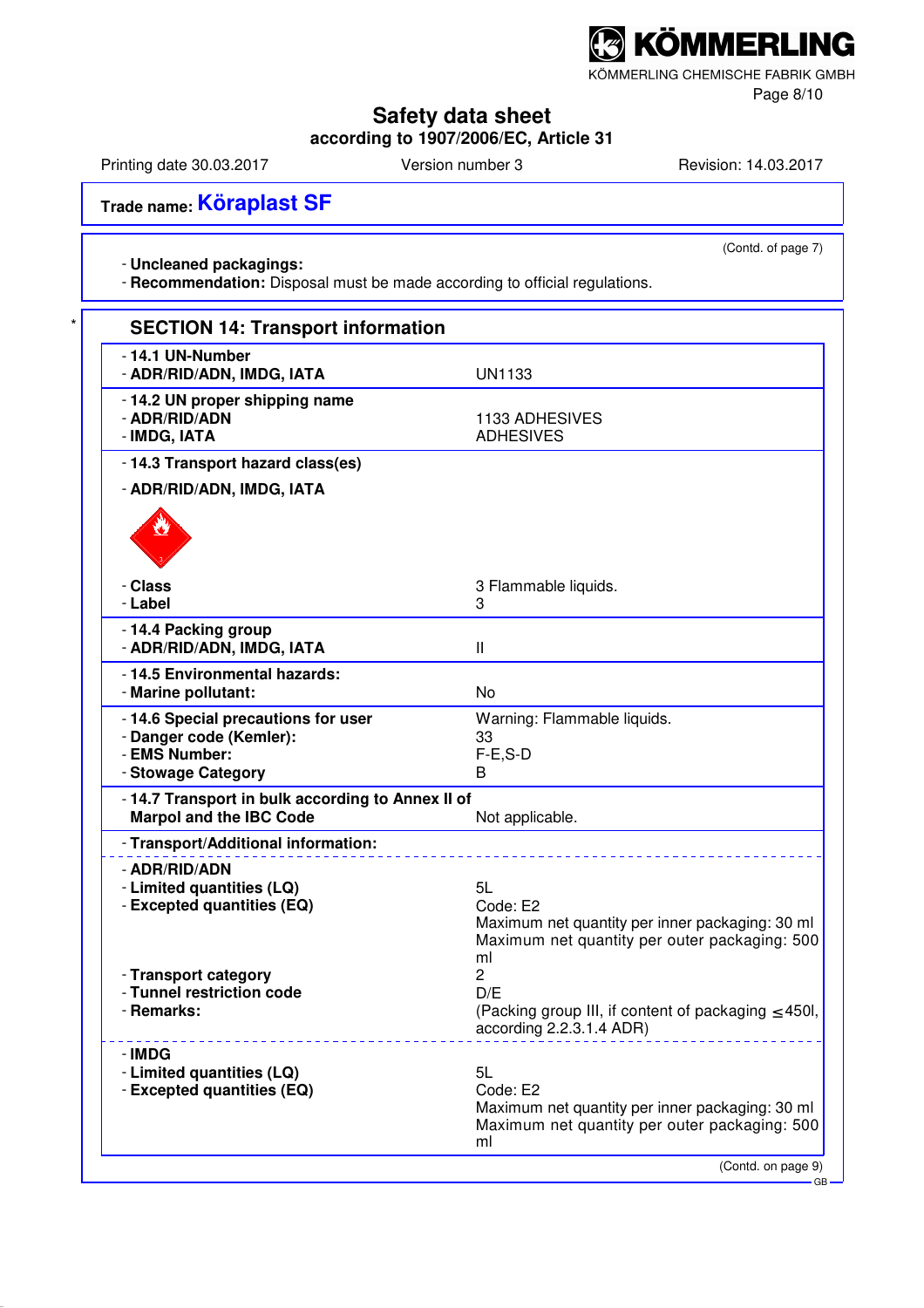KÖMMERLING CHEMISCHE FABRIK GMBH

Page 9/10

#### **Safety data sheet**

**according to 1907/2006/EC, Article 31**

Printing date 30.03.2017 **Version number 3** Revision: 14.03.2017

## **Trade name: Köraplast SF**

|                          | (Contd. of page 8)                                                                   |
|--------------------------|--------------------------------------------------------------------------------------|
| - Remarks:               | (Packing group III, if content of packaging $\leq$ 30I,<br>according 2.3.2.2 IMDG)   |
| - IATA<br>- Remarks:     | (Packing group III, if content of packaging $\leq$ 30l,<br>according 3.3.3.1.1 IATA) |
| - UN "Model Regulation": | UN 1133 ADHESIVES, 3, II                                                             |

#### **SECTION 15: Regulatory information**

- **15.1 Safety, health and environmental regulations/legislation specific for the substance or mixture**
- **Directive 2012/18/EU**
- **Qualifying quantity (tonnes) for the application of lower-tier requirements** 5,000 t
- **Qualifying quantity (tonnes) for the application of upper-tier requirements** 50,000 t
- **REGULATION (EC) No 1907/2006 ANNEX XVII** Conditions of restriction: 3
- **National regulations**
- **Information about limitation of use:** Employment restrictions concerning young persons must be observed.
- **Disturbance regulations:**
- Critical quantity values according to the regulations on accidents should be adhered to.
- **15.2 Chemical safety assessment:** A Chemical Safety Assessment has not been carried out.

#### **SECTION 16: Other information**

This information is based on our present knowledge. However, this shall not constitute a guarantee for any specific product features and shall not establish a legally valid contractual relationship. -----------------------------------------------------------------------

For industrial use only.

- **Legend of H- and R-phrases, concerning the in chapter 3 mentioned substances (marking of product please see chapter 2)** H225 Highly flammable liquid and vapour. H304 May be fatal if swallowed and enters airways. H315 Causes skin irritation. H319 Causes serious eye irritation. H336 May cause drowsiness or dizziness. H411 Toxic to aquatic life with long lasting effects. - **Department issuing SDS:** - **Abbreviations and acronyms:** RID: Règlement international concernant le transport des marchandises dangereuses par chemin de fer (Regulations Concerning the International Transport of Dangerous Goods by Rail) ICAO: International Civil Aviation Organisation ADR: Accord européen sur le transport des marchandises dangereuses par Route (European Agreement concerning the International Carriage of Dangerous Goods by Road) IMDG: International Maritime Code for Dangerous Goods IATA: International Air Transport Association GHS: Globally Harmonised System of Classification and Labelling of Chemicals EINECS: European Inventory of Existing Commercial Chemical Substances ELINCS: European List of Notified Chemical Substances CAS: Chemical Abstracts Service (division of the American Chemical Society) VOCV: Lenkungsabgabe auf flüchtigen organischen Verbindungen, Schweiz (Swiss Ordinance on volatile organic compounds)

(Contd. on page 10)

GB